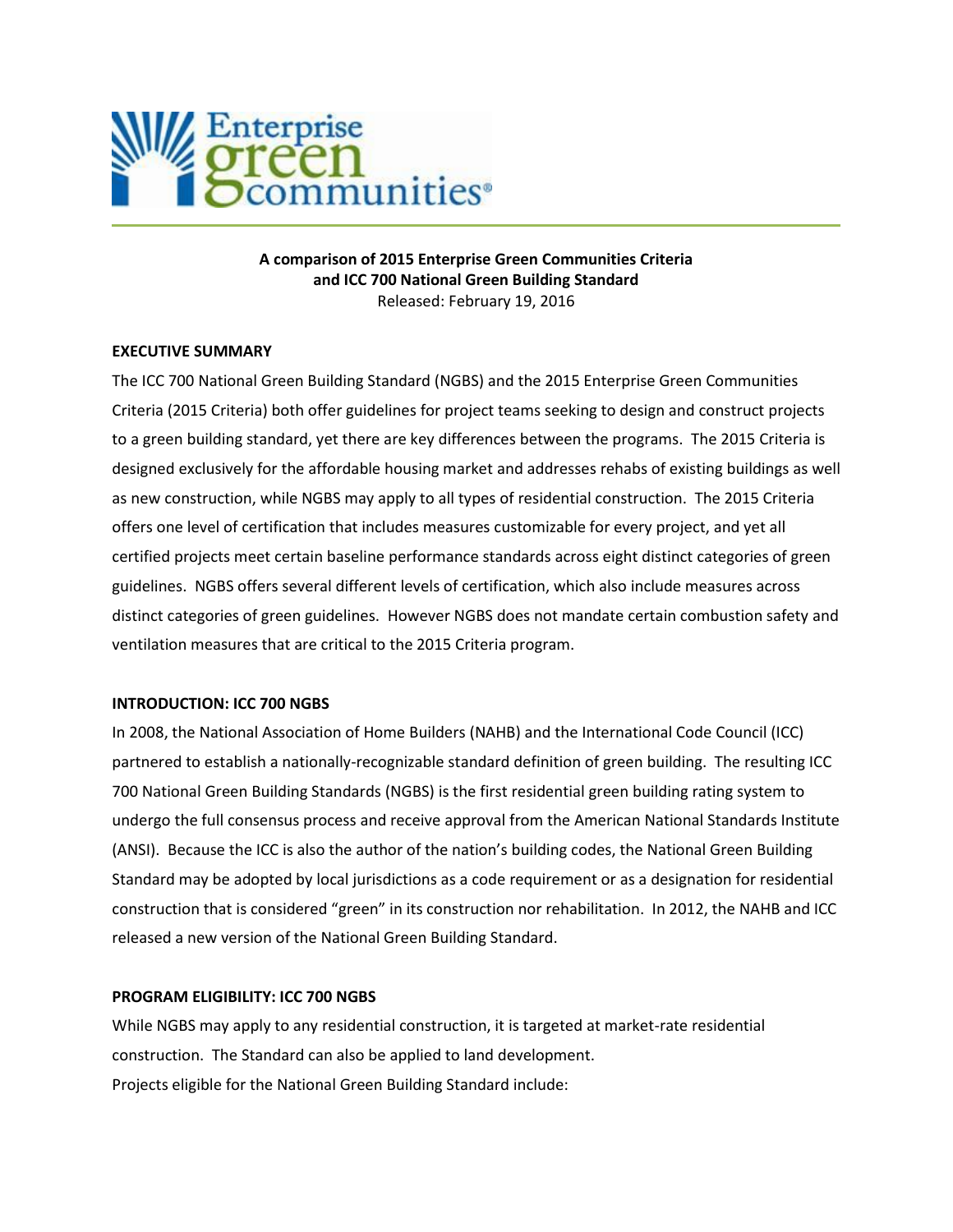- Single-family homes (including townhomes that share a common vertical wall)
- Low-rise Multifamily (1-3 story buildings, including duplexes or other stacked housing units that share a common ceiling or floor)
- High-rise Multifamily
- Renovations of existing homes
- Additions to single family structures that equal less than 75% of existing square footage

All projects participating in the NGBS certification program must use a NGBS Accredited Verifier.

# **POINT STRUCTURE: ICC 700 NGBS**

The Standard has a few mandatory requirements and requires an accumulation of points by categories and performance levels, as shown below. The final certification level of the project is determined by the number of points achieved in each category. The categories, along with points available and required, include:

| <b>Green Building Categories</b>         | <b>EGC</b><br>Category<br><b>Alignment</b> | <b>NGBS</b><br>Pre-regs | <b>NGBS</b><br>Optional | <b>NGBS</b><br>Point<br><b>Floor</b> |
|------------------------------------------|--------------------------------------------|-------------------------|-------------------------|--------------------------------------|
| Lot and Site Development (5)             | 2/3                                        |                         | 222                     | 0                                    |
| Resource Efficiency (6)                  | 6                                          |                         | 242                     | 0                                    |
| Energy Efficiency (7)                    | 5                                          | 18                      | $279+$                  | 30/32                                |
| Water Efficiency (8)                     | 4                                          |                         | 110                     | 0                                    |
| Indoor Environmental Quality (9)         | 6/7                                        | 17                      | 268                     | 14                                   |
| Operations, Maintenance & Education (10) | 8                                          | 3/15                    | 18/19                   | 1/6                                  |
| Totals                                   |                                            | 42/54                   | 1140+                   | 45/52                                |

The project can only be certified to the lowest certification level achieved in any category. For example, if the project achieved Emerald in all of the categories, but only the Bronze level in Energy Efficiency, the project may only be certified as Bronze. The performance level requirements in each category, along with totals, include:

| <b>Green Building Categories</b>         | <b>Performance Levels</b> |               |      |                |  |
|------------------------------------------|---------------------------|---------------|------|----------------|--|
|                                          | <b>Bronze</b>             | <b>Silver</b> | Gold | <b>Emerald</b> |  |
| Lot and Site Development (5)             | 39                        | 66            | 93   | 119            |  |
| Resource Efficiency (6)                  | 45                        | 79            | 113  | 146            |  |
| Energy Efficiency (7)                    | 30                        | 60            | 100  | 120            |  |
| Water Efficiency (8)                     | 14                        | 26            | 41   | 60             |  |
| Indoor Environmental Quality (9)         | 36                        | 65            | 100  | 140            |  |
| Operations, Maintenance & Education (10) | 8                         | 10            | 11   | 12             |  |
| <b>Additional Points</b>                 | 50                        | 100           | 100  | 100            |  |
| <b>Total Points</b>                      | 222                       | 406           | 558  | 697            |  |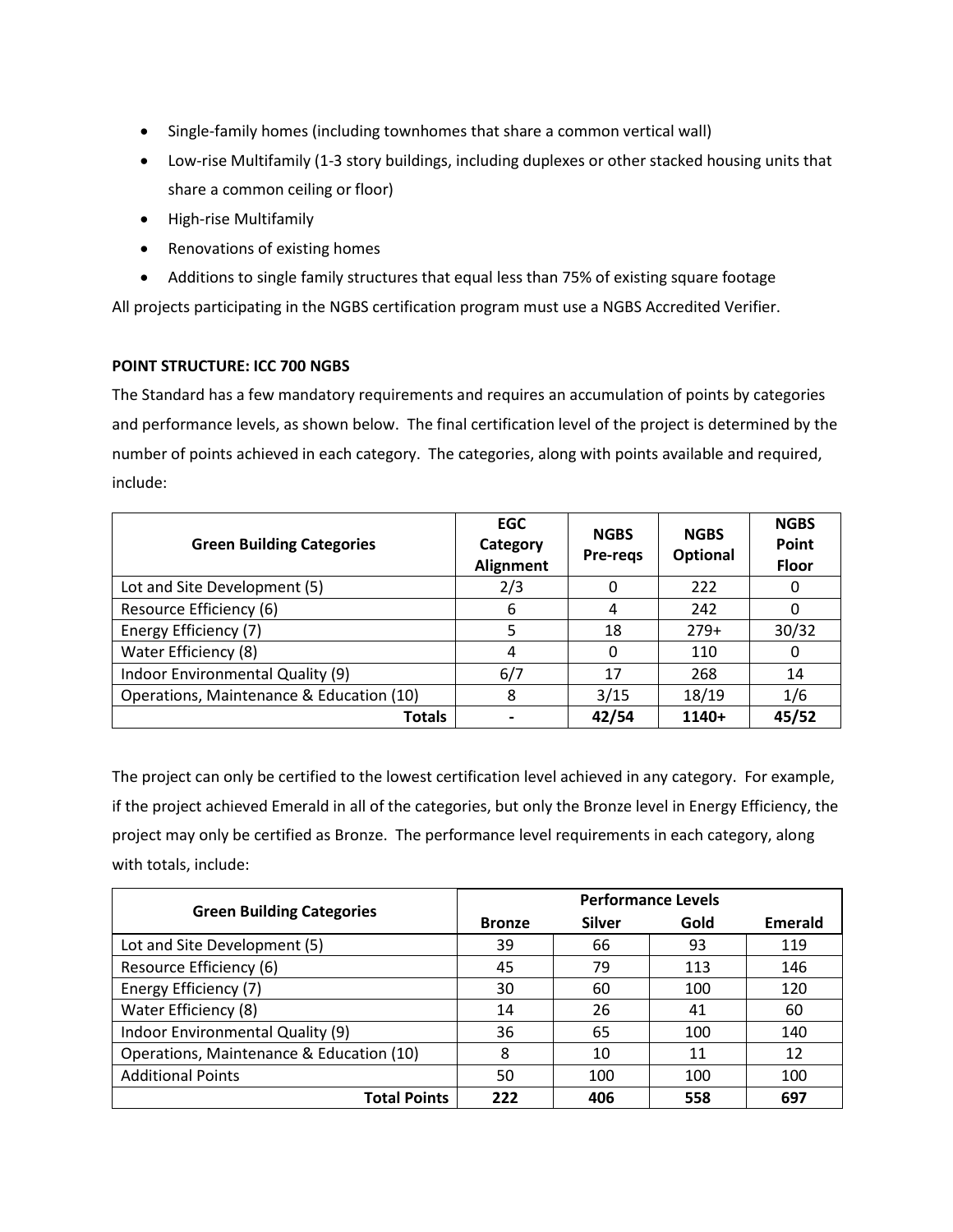### **CERTIFICATION: ICC 700 NGBS**

Home Innovation Research Labs provides national certification services for projects seeking NGBS Green Certification. They qualifies, trains, and accredits Green Verifiers. Home Innovation Research Labs reviews every verification report and issues the certification to ensure national consistency in the NGBS interpretation and application. To certify to NGBS, project teams will:

- 1. Score the building using a downloadable scoring spreadsheet.
- 2. Hire an accredited verifier who will register the project.
- 3. Send the design information and scoring spreadsheet to the verifier and schedule a rough inspection.
- 4. Home Innovation Research Labs will send a Builder's Agreement to new builders.
- 5. Sign the completed rough Verification Report, which the verifier will send to Home Innovation Labs for review.
- 6. Schedule a final inspection with your verifier, and sign the final Verification Report which the verifier will send to Home Innovation Labs for review.
- 7. Home Innovation Labs will review the report and issue a "Home Innovation NGBS Green Certified" certificate, provided all documentation is complete.

Verification fees will be negotiated between the Green Verifier and the project team. See more: [http://www.homeinnovation.com/services/certification/green\\_homes](http://www.homeinnovation.com/services/certification/green_homes)

# **FEES: ICC 700 NGBS**

Pricing varies by building type and size, and by NAHB membership. Please refer to the latest pricing information available online:

[http://www.homeinnovation.com/services/certification/green\\_homes/resources/ngbs\\_certification\\_fees](http://www.homeinnovation.com/services/certification/green_homes/resources/ngbs_certification_fees)

# **SIMILARITIES AND DIFFERENCES WITH THE 2015 GREEN COMMUNITIES CRITERIA:**

- Both programs address varieties of construction typology—multifamily and single-family, new construction and rehabs of existing buildings.
- The 2015 Criteria contain more mandatory measures (prerequisites) than does NGBS, including certain key measures relating to combustion safety and ventilation.
- Certification to the 2015 Criteria has a single certification level, whereas NGBS has four performance levels.